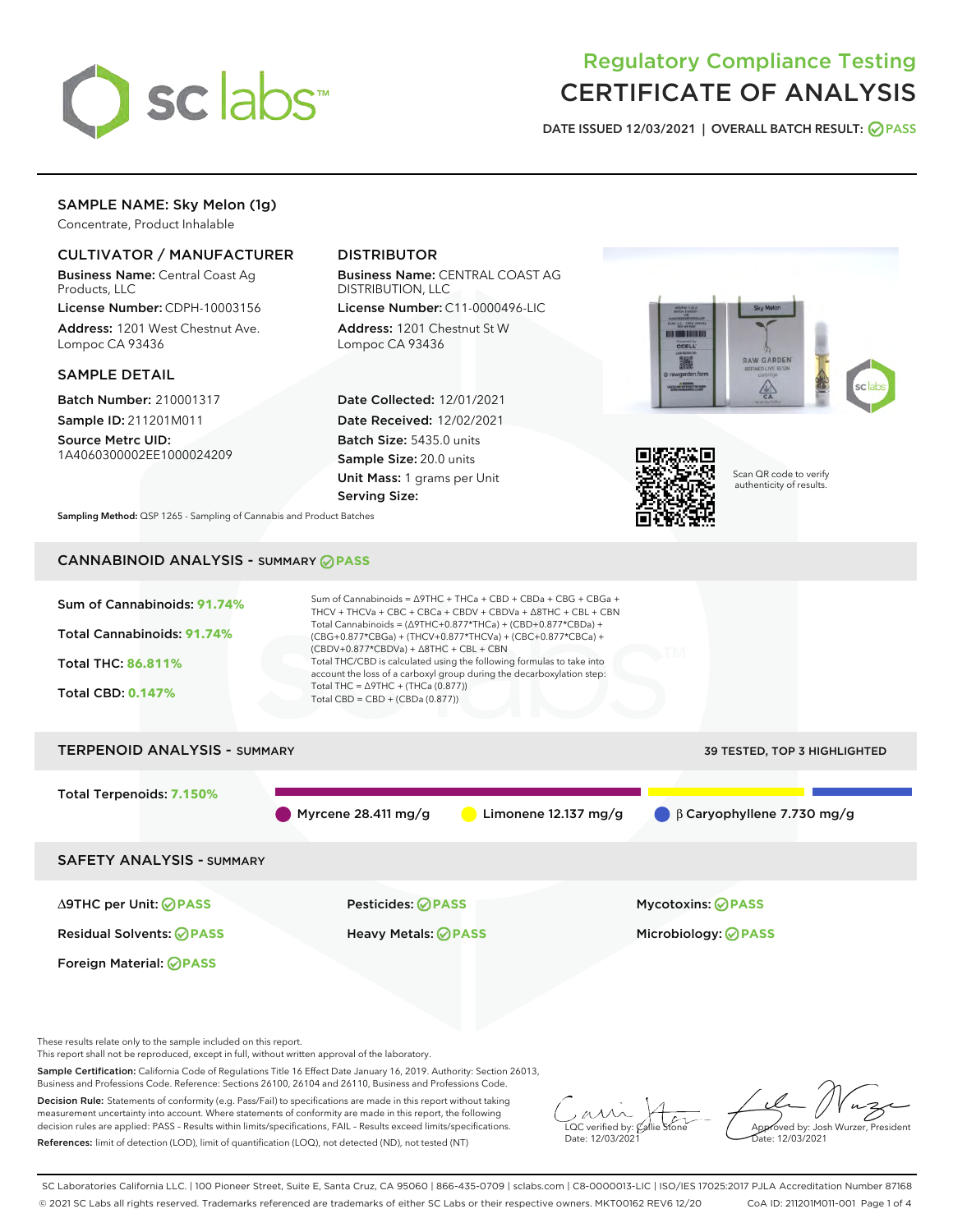

Terpene analysis utilizing gas chromatography-flame ionization detection (GC-



SKY MELON (1G) | DATE ISSUED 12/03/2021 | OVERALL BATCH RESULT:  $\bigcirc$  PASS

TERPENOID TEST RESULTS - 12/03/2021

FID). **Method:** QSP 1192 - Analysis of Terpenoids by GC-FID

### CANNABINOID TEST RESULTS - 12/02/2021 2 PASS

Tested by high-performance liquid chromatography with diode-array detection (HPLC-DAD). **Method:** QSP 1157 - Analysis of Cannabinoids by HPLC-DAD

#### TOTAL CANNABINOIDS: **91.74%**

Total Cannabinoids (Total THC) + (Total CBD) + (Total CBG) + (Total THCV) + (Total CBC) + (Total CBDV) + ∆8THC + CBL + CBN

TOTAL THC: **86.811%** Total THC (∆9THC+0.877\*THCa)

TOTAL CBD: **0.147%**

Total CBD (CBD+0.877\*CBDa)

TOTAL CBG: 3.803% Total CBG (CBG+0.877\*CBGa)

TOTAL THCV: 0.63% Total THCV (THCV+0.877\*THCVa)

TOTAL CBC: ND Total CBC (CBC+0.877\*CBCa)

TOTAL CBDV: ND Total CBDV (CBDV+0.877\*CBDVa)

| <b>COMPOUND</b>            | LOD/LOQ<br>(mg/g) | <b>MEASUREMENT</b><br><b>UNCERTAINTY</b><br>(mg/g) | <b>RESULT</b><br>(mg/g) | <b>RESULT</b><br>(%) |
|----------------------------|-------------------|----------------------------------------------------|-------------------------|----------------------|
| <b>A9THC</b>               | 0.06 / 0.26       | ±29.863                                            | 868.11                  | 86.811               |
| <b>CBG</b>                 | 0.06/0.19         | ±1.498                                             | 38.03                   | 3.803                |
| <b>THCV</b>                | 0.1 / 0.2         | ±0.31                                              | 6.3                     | 0.63                 |
| <b>CBN</b>                 | 0.1/0.3           | ±0.12                                              | 1.8                     | 0.18                 |
| $\triangle$ 8THC           | 0.1 / 0.4         | ±0.14                                              | 1.7                     | 0.17                 |
| <b>CBD</b>                 | 0.07/0.29         | ±0.068                                             | 1.47                    | 0.147                |
| <b>THCa</b>                | 0.05/0.14         | N/A                                                | <b>ND</b>               | <b>ND</b>            |
| <b>THCVa</b>               | 0.07/0.20         | N/A                                                | <b>ND</b>               | <b>ND</b>            |
| <b>CBDa</b>                | 0.02/0.19         | N/A                                                | <b>ND</b>               | <b>ND</b>            |
| <b>CBDV</b>                | 0.04 / 0.15       | N/A                                                | <b>ND</b>               | <b>ND</b>            |
| <b>CBDVa</b>               | 0.03/0.53         | N/A                                                | <b>ND</b>               | <b>ND</b>            |
| <b>CBGa</b>                | 0.1/0.2           | N/A                                                | <b>ND</b>               | <b>ND</b>            |
| <b>CBL</b>                 | 0.06 / 0.24       | N/A                                                | <b>ND</b>               | <b>ND</b>            |
| <b>CBC</b>                 | 0.2 / 0.5         | N/A                                                | <b>ND</b>               | <b>ND</b>            |
| <b>CBCa</b>                | 0.07/0.28         | N/A                                                | <b>ND</b>               | <b>ND</b>            |
| <b>SUM OF CANNABINOIDS</b> |                   |                                                    | $917.4 \text{ mg/g}$    | 91.74%               |

#### **UNIT MASS: 1 grams per Unit**

| ∆9THC per Unit                         | 1120 per-package limit | 868.11 mg/unit | <b>PASS</b> |
|----------------------------------------|------------------------|----------------|-------------|
| <b>Total THC per Unit</b>              |                        | 868.11 mg/unit |             |
| <b>CBD</b> per Unit                    |                        | $1.47$ mg/unit |             |
| <b>Total CBD per Unit</b>              |                        | $1.47$ mg/unit |             |
| <b>Sum of Cannabinoids</b><br>per Unit |                        | 917.4 mg/unit  |             |
| <b>Total Cannabinoids</b><br>per Unit  |                        | 917.4 mg/unit  |             |

| <b>COMPOUND</b>         | LOD/LOQ<br>(mg/g) | <b>MEASUREMENT</b><br>UNCERTAINTY<br>(mg/g) | <b>RESULT</b><br>(mg/g)                          | <b>RESULT</b><br>(%) |
|-------------------------|-------------------|---------------------------------------------|--------------------------------------------------|----------------------|
| <b>Myrcene</b>          | 0.008 / 0.025     | ±0.3665                                     | 28.411                                           | 2.8411               |
| Limonene                | 0.005 / 0.016     | ±0.1736                                     | 12.137                                           | 1.2137               |
| $\beta$ Caryophyllene   | 0.004 / 0.012     | ±0.2752                                     | 7.730                                            | 0.7730               |
| Ocimene                 | 0.011 / 0.038     | ±0.1675                                     | 5.217                                            | 0.5217               |
| Terpinolene             | 0.008 / 0.026     | ±0.0705                                     | 3.437                                            | 0.3437               |
| $\alpha$ Pinene         | 0.005 / 0.017     | ±0.0276                                     | 3.205                                            | 0.3205               |
| $\beta$ Pinene          | 0.004 / 0.014     | ±0.0341                                     | 2.963                                            | 0.2963               |
| Linalool                | 0.009 / 0.032     | ±0.0910                                     | 2.395                                            | 0.2395               |
| $\alpha$ Humulene       | 0.009/0.029       | ±0.0604                                     | 1.883                                            | 0.1883               |
| <b>Terpineol</b>        | 0.016 / 0.055     | ±0.0607                                     | 0.989                                            | 0.0989               |
| Fenchol                 | 0.010 / 0.034     | ±0.0350                                     | 0.904                                            | 0.0904               |
| trans-β-Farnesene       | 0.008 / 0.025     | ±0.0122                                     | 0.343                                            | 0.0343               |
| Valencene               | 0.009 / 0.030     | ±0.0233                                     | 0.338                                            | 0.0338               |
| Camphene                | 0.005 / 0.015     | ±0.0030                                     | 0.262                                            | 0.0262               |
| <b>Borneol</b>          | 0.005 / 0.016     | ±0.0094                                     | 0.224                                            | 0.0224               |
| <b>Nerolidol</b>        | 0.009 / 0.028     | ±0.0094                                     | 0.149                                            | 0.0149               |
| $\alpha$ Phellandrene   | 0.006 / 0.020     | ±0.0016                                     | 0.119                                            | 0.0119               |
| Fenchone                | 0.009 / 0.028     | ±0.0034                                     | 0.116                                            | 0.0116               |
| 3 Carene                | 0.005 / 0.018     | ±0.0016                                     | 0.112                                            | 0.0112               |
| $\alpha$ Bisabolol      | 0.008 / 0.026     | ±0.0055                                     | 0.103                                            | 0.0103               |
| $\alpha$ Terpinene      | 0.005 / 0.017     | ±0.0015                                     | 0.100                                            | 0.0100               |
| $\gamma$ Terpinene      | 0.006 / 0.018     | ±0.0015                                     | 0.089                                            | 0.0089               |
| Guaiol                  | 0.009 / 0.030     | ±0.0035                                     | 0.075                                            | 0.0075               |
| Citronellol             | 0.003 / 0.010     | ±0.0027                                     | 0.056                                            | 0.0056               |
| Caryophyllene<br>Oxide  | 0.010 / 0.033     | ±0.0019                                     | 0.042                                            | 0.0042               |
| Sabinene                | 0.004 / 0.014     | ±0.0005                                     | 0.038                                            | 0.0038               |
| Sabinene Hydrate        | 0.006 / 0.022     | ±0.0010                                     | 0.026                                            | 0.0026               |
| p-Cymene                | 0.005 / 0.016     | ±0.0006                                     | 0.023                                            | 0.0023               |
| Nerol                   | 0.003 / 0.011     | ±0.0006                                     | 0.014                                            | 0.0014               |
| Eucalyptol              | 0.006 / 0.018     | N/A                                         | <loq< th=""><th><math>&lt;</math>LOQ</th></loq<> | $<$ LOQ              |
| (-)-Isopulegol          | 0.005 / 0.016     | N/A                                         | ND                                               | ND                   |
| Camphor                 | 0.006 / 0.019     | N/A                                         | ND                                               | <b>ND</b>            |
| Isoborneol              | 0.004 / 0.012     | N/A                                         | ND                                               | ND                   |
| Menthol                 | 0.008 / 0.025     | N/A                                         | ND                                               | <b>ND</b>            |
| R-(+)-Pulegone          | 0.003 / 0.011     | N/A                                         | ND                                               | <b>ND</b>            |
| Geraniol                | 0.002 / 0.007     | N/A                                         | ND                                               | ND                   |
| <b>Geranyl Acetate</b>  | 0.004 / 0.014     | N/A                                         | ND                                               | ND                   |
| $\alpha$ Cedrene        | 0.005 / 0.016     | N/A                                         | ND                                               | <b>ND</b>            |
| Cedrol                  | 0.008 / 0.027     | N/A                                         | ND                                               | ND                   |
| <b>TOTAL TERPENOIDS</b> |                   |                                             | 71.500 mg/g                                      | 7.150%               |

SC Laboratories California LLC. | 100 Pioneer Street, Suite E, Santa Cruz, CA 95060 | 866-435-0709 | sclabs.com | C8-0000013-LIC | ISO/IES 17025:2017 PJLA Accreditation Number 87168 © 2021 SC Labs all rights reserved. Trademarks referenced are trademarks of either SC Labs or their respective owners. MKT00162 REV6 12/20 CoA ID: 211201M011-001 Page 2 of 4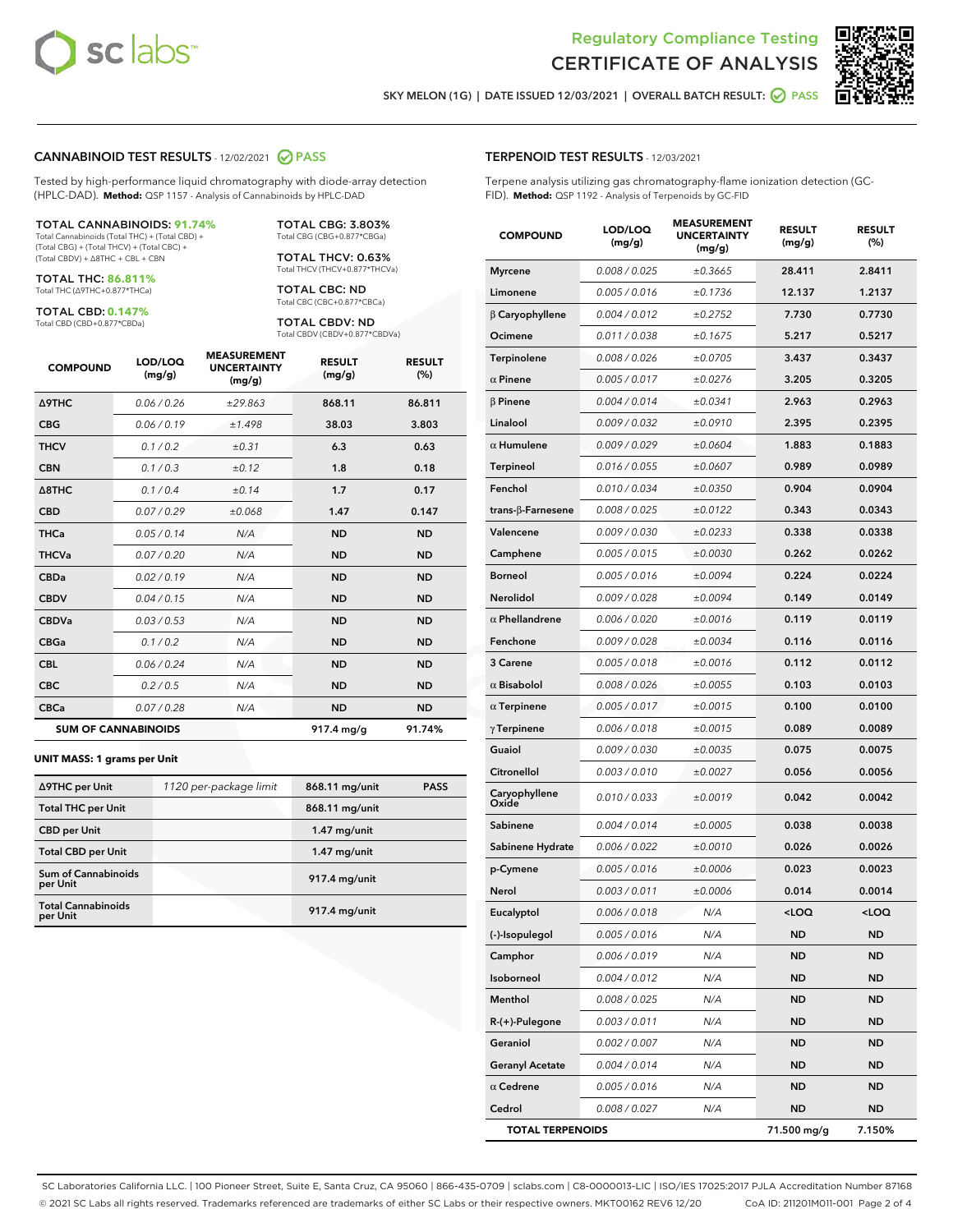



SKY MELON (1G) | DATE ISSUED 12/03/2021 | OVERALL BATCH RESULT:  $\bigcirc$  PASS

# CATEGORY 1 PESTICIDE TEST RESULTS - 12/03/2021 2 PASS

Pesticide and plant growth regulator analysis utilizing high-performance liquid chromatography-mass spectrometry (HPLC-MS) or gas chromatography-mass spectrometry (GC-MS). \*GC-MS utilized where indicated. **Method:** QSP 1212 - Analysis of Pesticides and Mycotoxins by LC-MS or QSP 1213 - Analysis of Pesticides by GC-MS

| <b>COMPOUND</b>             | LOD/LOQ<br>$(\mu g/g)$ | <b>ACTION</b><br><b>LIMIT</b><br>$(\mu g/g)$ | <b>MEASUREMENT</b><br><b>UNCERTAINTY</b><br>$(\mu g/g)$ | <b>RESULT</b><br>$(\mu g/g)$ | <b>RESULT</b> |
|-----------------------------|------------------------|----------------------------------------------|---------------------------------------------------------|------------------------------|---------------|
| Aldicarb                    | 0.03 / 0.08            | $\ge$ LOD                                    | N/A                                                     | <b>ND</b>                    | <b>PASS</b>   |
| Carbofuran                  | 0.02/0.05              | $\ge$ LOD                                    | N/A                                                     | <b>ND</b>                    | <b>PASS</b>   |
| Chlordane*                  | 0.03 / 0.08            | $\ge$ LOD                                    | N/A                                                     | <b>ND</b>                    | <b>PASS</b>   |
| Chlorfenapyr*               | 0.03/0.10              | $\ge$ LOD                                    | N/A                                                     | <b>ND</b>                    | <b>PASS</b>   |
| Chlorpyrifos                | 0.02 / 0.06            | $\ge$ LOD                                    | N/A                                                     | <b>ND</b>                    | <b>PASS</b>   |
| Coumaphos                   | 0.02 / 0.07            | $\ge$ LOD                                    | N/A                                                     | <b>ND</b>                    | <b>PASS</b>   |
| Daminozide                  | 0.02 / 0.07            | $\ge$ LOD                                    | N/A                                                     | <b>ND</b>                    | <b>PASS</b>   |
| <b>DDVP</b><br>(Dichlorvos) | 0.03/0.09              | $\ge$ LOD                                    | N/A                                                     | <b>ND</b>                    | <b>PASS</b>   |
| Dimethoate                  | 0.03 / 0.08            | $\ge$ LOD                                    | N/A                                                     | <b>ND</b>                    | <b>PASS</b>   |
| Ethoprop(hos)               | 0.03/0.10              | $\ge$ LOD                                    | N/A                                                     | <b>ND</b>                    | <b>PASS</b>   |
| Etofenprox                  | 0.02 / 0.06            | $\ge$ LOD                                    | N/A                                                     | <b>ND</b>                    | <b>PASS</b>   |
| Fenoxycarb                  | 0.03/0.08              | $\ge$ LOD                                    | N/A                                                     | <b>ND</b>                    | <b>PASS</b>   |
| Fipronil                    | 0.03/0.08              | $\ge$ LOD                                    | N/A                                                     | <b>ND</b>                    | <b>PASS</b>   |
| Imazalil                    | 0.02 / 0.06            | $\ge$ LOD                                    | N/A                                                     | <b>ND</b>                    | <b>PASS</b>   |
| <b>Methiocarb</b>           | 0.02 / 0.07            | $\ge$ LOD                                    | N/A                                                     | <b>ND</b>                    | <b>PASS</b>   |
| Methyl<br>parathion         | 0.03/0.10              | $>$ LOD                                      | N/A                                                     | <b>ND</b>                    | <b>PASS</b>   |
| <b>Mevinphos</b>            | 0.03/0.09              | $\ge$ LOD                                    | N/A                                                     | <b>ND</b>                    | <b>PASS</b>   |
| Paclobutrazol               | 0.02 / 0.05            | $\ge$ LOD                                    | N/A                                                     | <b>ND</b>                    | <b>PASS</b>   |
| Propoxur                    | 0.03/0.09              | $\ge$ LOD                                    | N/A                                                     | <b>ND</b>                    | <b>PASS</b>   |
| Spiroxamine                 | 0.03 / 0.08            | $\ge$ LOD                                    | N/A                                                     | <b>ND</b>                    | <b>PASS</b>   |
| <b>Thiacloprid</b>          | 0.03/0.10              | $\ge$ LOD                                    | N/A                                                     | <b>ND</b>                    | <b>PASS</b>   |
|                             |                        |                                              |                                                         |                              |               |

# CATEGORY 2 PESTICIDE TEST RESULTS - 12/03/2021 @ PASS

| <b>COMPOUND</b>          | LOD/LOO<br>$(\mu g/g)$ | <b>ACTION</b><br>LIMIT<br>$(\mu g/g)$ | <b>MEASUREMENT</b><br><b>UNCERTAINTY</b><br>$(\mu g/g)$ | <b>RESULT</b><br>$(\mu g/g)$ | <b>RESULT</b> |
|--------------------------|------------------------|---------------------------------------|---------------------------------------------------------|------------------------------|---------------|
| Abamectin                | 0.03/0.10              | 0.1                                   | N/A                                                     | <b>ND</b>                    | <b>PASS</b>   |
| Acephate                 | 0.02/0.07              | 0.1                                   | N/A                                                     | <b>ND</b>                    | <b>PASS</b>   |
| Acequinocyl              | 0.02/0.07              | 0.1                                   | N/A                                                     | <b>ND</b>                    | <b>PASS</b>   |
| Acetamiprid              | 0.02/0.05              | 0.1                                   | N/A                                                     | <b>ND</b>                    | <b>PASS</b>   |
| Azoxystrobin             | 0.02/0.07              | 0.1                                   | N/A                                                     | <b>ND</b>                    | <b>PASS</b>   |
| <b>Bifenazate</b>        | 0.01/0.04              | 0.1                                   | N/A                                                     | <b>ND</b>                    | <b>PASS</b>   |
| <b>Bifenthrin</b>        | 0.02 / 0.05            | 3                                     | N/A                                                     | <b>ND</b>                    | <b>PASS</b>   |
| <b>Boscalid</b>          | 0.03/0.09              | 0.1                                   | N/A                                                     | <b>ND</b>                    | <b>PASS</b>   |
| Captan                   | 0.19/0.57              | 0.7                                   | N/A                                                     | <b>ND</b>                    | <b>PASS</b>   |
| Carbaryl                 | 0.02/0.06              | 0.5                                   | N/A                                                     | <b>ND</b>                    | <b>PASS</b>   |
| Chlorantranilip-<br>role | 0.04/0.12              | 10                                    | N/A                                                     | <b>ND</b>                    | <b>PASS</b>   |
| Clofentezine             | 0.03/0.09              | 0.1                                   | N/A                                                     | <b>ND</b>                    | <b>PASS</b>   |

# CATEGORY 2 PESTICIDE TEST RESULTS - 12/03/2021 continued

| <b>COMPOUND</b>               | LOD/LOQ<br>(µg/g) | <b>ACTION</b><br><b>LIMIT</b><br>(µg/g) | <b>MEASUREMENT</b><br><b>UNCERTAINTY</b><br>(µg/g) | <b>RESULT</b><br>(µg/g) | <b>RESULT</b> |
|-------------------------------|-------------------|-----------------------------------------|----------------------------------------------------|-------------------------|---------------|
| Cyfluthrin                    | 0.12 / 0.38       | $\overline{c}$                          | N/A                                                | <b>ND</b>               | <b>PASS</b>   |
| Cypermethrin                  | 0.11 / 0.32       | 1                                       | N/A                                                | <b>ND</b>               | <b>PASS</b>   |
| <b>Diazinon</b>               | 0.02 / 0.05       | 0.1                                     | N/A                                                | <b>ND</b>               | <b>PASS</b>   |
| Dimethomorph                  | 0.03 / 0.09       | $\overline{2}$                          | N/A                                                | <b>ND</b>               | <b>PASS</b>   |
| Etoxazole                     | 0.02 / 0.06       | 0.1                                     | N/A                                                | <b>ND</b>               | <b>PASS</b>   |
| Fenhexamid                    | 0.03 / 0.09       | 0.1                                     | N/A                                                | <b>ND</b>               | <b>PASS</b>   |
| Fenpyroximate                 | 0.02 / 0.06       | 0.1                                     | N/A                                                | <b>ND</b>               | <b>PASS</b>   |
| Flonicamid                    | 0.03 / 0.10       | 0.1                                     | N/A                                                | <b>ND</b>               | <b>PASS</b>   |
| Fludioxonil                   | 0.03 / 0.10       | 0.1                                     | N/A                                                | <b>ND</b>               | <b>PASS</b>   |
| Hexythiazox                   | 0.02 / 0.07       | 0.1                                     | N/A                                                | <b>ND</b>               | <b>PASS</b>   |
| Imidacloprid                  | 0.04 / 0.11       | 5                                       | N/A                                                | <b>ND</b>               | <b>PASS</b>   |
| Kresoxim-methyl               | 0.02 / 0.07       | 0.1                                     | N/A                                                | <b>ND</b>               | <b>PASS</b>   |
| Malathion                     | 0.03 / 0.09       | 0.5                                     | N/A                                                | <b>ND</b>               | <b>PASS</b>   |
| Metalaxyl                     | 0.02 / 0.07       | $\overline{c}$                          | N/A                                                | <b>ND</b>               | <b>PASS</b>   |
| Methomyl                      | 0.03 / 0.10       | 1                                       | N/A                                                | <b>ND</b>               | <b>PASS</b>   |
| Myclobutanil                  | 0.03 / 0.09       | 0.1                                     | N/A                                                | <b>ND</b>               | <b>PASS</b>   |
| Naled                         | 0.02 / 0.07       | 0.1                                     | N/A                                                | <b>ND</b>               | <b>PASS</b>   |
| Oxamyl                        | 0.04 / 0.11       | 0.5                                     | N/A                                                | ND                      | <b>PASS</b>   |
| Pentachloronitro-<br>benzene* | 0.03 / 0.09       | 0.1                                     | N/A                                                | <b>ND</b>               | <b>PASS</b>   |
| Permethrin                    | 0.04/0.12         | 0.5                                     | N/A                                                | <b>ND</b>               | <b>PASS</b>   |
| Phosmet                       | 0.03 / 0.10       | 0.1                                     | N/A                                                | <b>ND</b>               | <b>PASS</b>   |
| Piperonylbu-<br>toxide        | 0.02 / 0.07       | 3                                       | N/A                                                | <b>ND</b>               | <b>PASS</b>   |
| Prallethrin                   | 0.03 / 0.08       | 0.1                                     | N/A                                                | <b>ND</b>               | <b>PASS</b>   |
| Propiconazole                 | 0.02 / 0.07       | 0.1                                     | N/A                                                | <b>ND</b>               | <b>PASS</b>   |
| Pyrethrins                    | 0.04 / 0.12       | 0.5                                     | N/A                                                | <b>ND</b>               | <b>PASS</b>   |
| Pyridaben                     | 0.02 / 0.07       | 0.1                                     | N/A                                                | <b>ND</b>               | <b>PASS</b>   |
| Spinetoram                    | 0.02 / 0.07       | 0.1                                     | N/A                                                | <b>ND</b>               | <b>PASS</b>   |
| Spinosad                      | 0.02 / 0.07       | 0.1                                     | N/A                                                | <b>ND</b>               | <b>PASS</b>   |
| Spiromesifen                  | 0.02 / 0.05       | 0.1                                     | N/A                                                | <b>ND</b>               | <b>PASS</b>   |
| Spirotetramat                 | 0.02 / 0.06       | 0.1                                     | N/A                                                | <b>ND</b>               | <b>PASS</b>   |
| Tebuconazole                  | 0.02 / 0.07       | 0.1                                     | N/A                                                | <b>ND</b>               | <b>PASS</b>   |
| Thiamethoxam                  | 0.03/0.10         | 5                                       | N/A                                                | <b>ND</b>               | <b>PASS</b>   |
| Trifloxystrobin               | 0.03 / 0.08       | 0.1                                     | N/A                                                | <b>ND</b>               | <b>PASS</b>   |

SC Laboratories California LLC. | 100 Pioneer Street, Suite E, Santa Cruz, CA 95060 | 866-435-0709 | sclabs.com | C8-0000013-LIC | ISO/IES 17025:2017 PJLA Accreditation Number 87168 © 2021 SC Labs all rights reserved. Trademarks referenced are trademarks of either SC Labs or their respective owners. MKT00162 REV6 12/20 CoA ID: 211201M011-001 Page 3 of 4